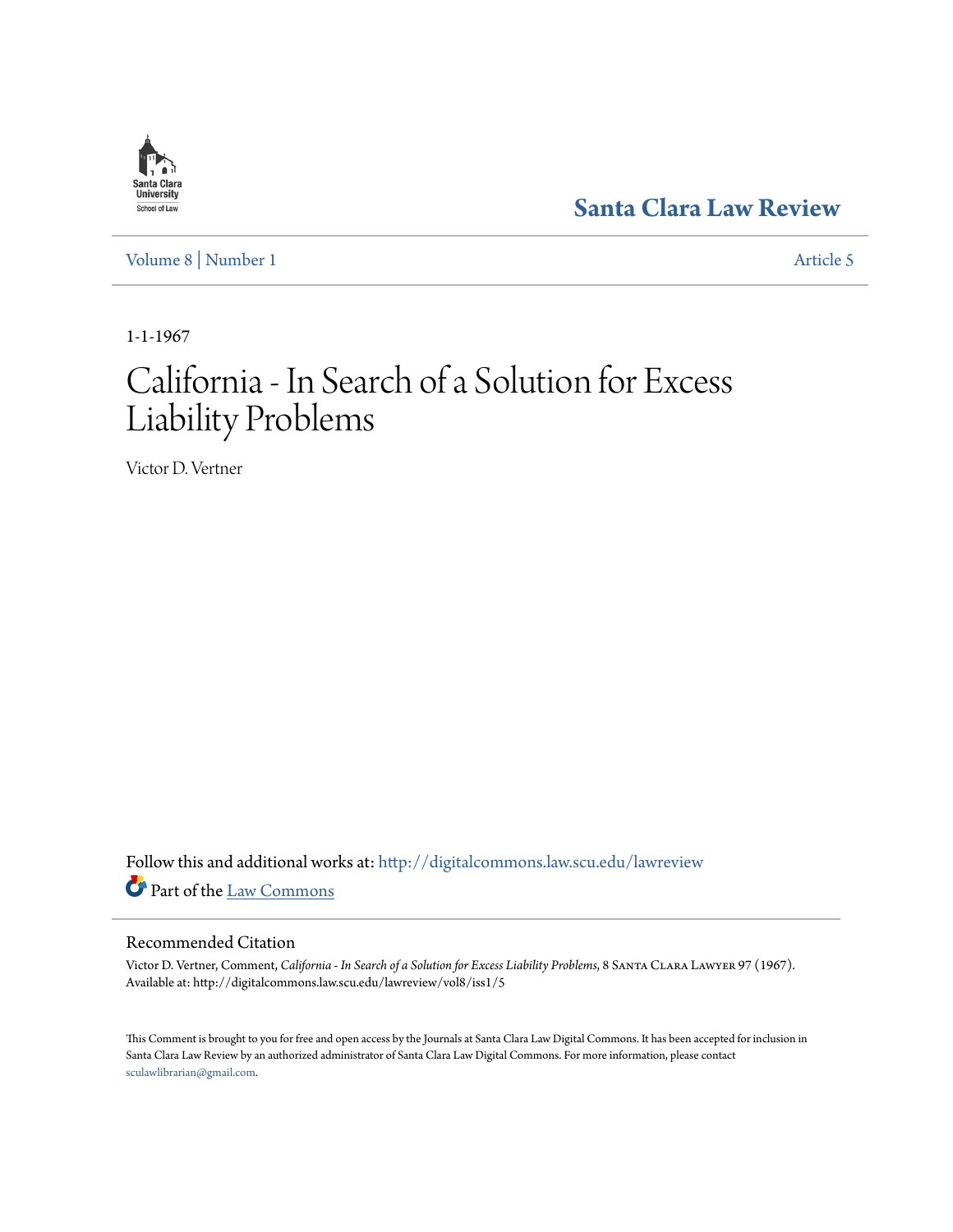## CALIFORNIA-IN SEARCH OF **A** SOLUTION FOR **EXCESS** LIABILITY PROBLEMS

The typical liability insurance policy reserves to the insurer the sole right of settlement.<sup>1</sup> Under certain circumstances an insurer may be held liable to its insured for its failure to settle.<sup>2</sup> If a claimant offers to settle within policy limits and the insurer rejects the offer and the judgment at trial is in excess of the policy limits, the stage is set for an excess liability suit.

That the policyholder may have a cause of action for failure to settle in the above situation is accepted by most jurisdictions today.' These courts recognize that the insurer, by reserving the right to accept or reject settlement, can adversely affect the interests of its insured; a decision by the insurer not to settle within policy limits comes into conflict with the insured's natural desire to settle and avoid the risk of a judgment in excess of the policy limits.4 The courts believe that the insurance carrier's power to control settlement and thereby affect the interests of its policyholder should be coupled with responsibility for its exercise.<sup>5</sup>

There is some disagreement among the jurisdictions recognizing the cause of action as to whether the theory of the insurer's liability is founded upon contract or tort. The majority of these jurisdictions understand an insurer's liability to lie in tort.<sup>6</sup> These courts view the insurer's duty as arising from the nature of the relationship between

**<sup>5</sup>**Keeton, *Liability Insurance and Responsibility for Settlement,* 67 HARv. L. REv. 1136, 1138 (1954).

**6 J.** APPLEMANN, INsURANcE LAW **AND** PRACTICE, §§ 4711-12 **(1962);** Keeton, *supra* note 5 at 1138 n.5.

*<sup>1</sup> E.g.*, a common form of this reservation provides that the insurer "[M]ay make such investigation, negotiation, and settlement of any -claim or suit as it deems expedient." Keeton, *Liability Insurance and Responsibility for Settlement*, 67 HARV. L. REV. 1136, 1137 (1954).

<sup>2</sup> See Annot., 40 A.L.R.2d **168** (1955).

**<sup>3</sup>** Evans, *The Practical Handling by Defense Counsel of Lawsuits in Excess of Policy Limits,* 1960 INs. L.J. 565, 566.

<sup>4</sup> Appleman, *Circumstances Creating Excess Liability,* 1960 INs. L.J. 553.

<sup>&</sup>quot;The insurance company, of course, being in the business, plays the law of averages. The policyholder who is in court perhaps for the only time in his life cannot afford to concern himself with 'averages.' There is no averaging so far as he is concerned-this is *his* lawsuit. It may be the only time he will ever be in court and he is definitely concerned about what his risk of personal loss may be. He cannot afford to gamble, even if the company can. If his policy limits were high, then he could relax-but usually the company would then be quick to settle to avoid the risk of greater loss. This being true, the use of 'averages' would tend to indicate that the insurer is, to some extent, willing to permit the risk of loss to fall upon the insured." *Id.* at 554.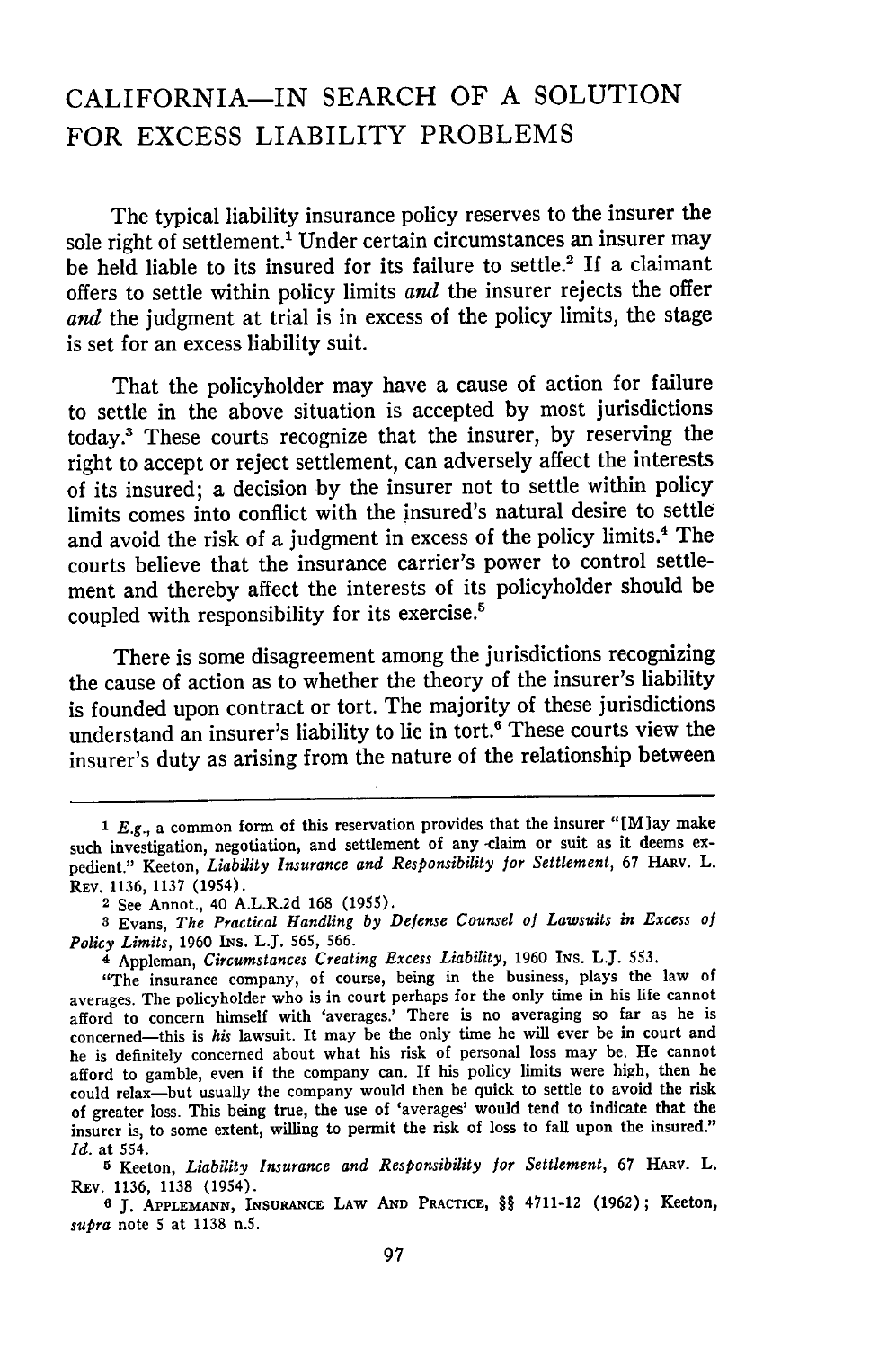insured and insurer. The minority of the jurisdictions recognizing the cause of action hold that the insurer's liability arises out of the "implied covenant of good faith and fair dealing" which is found in every contract.7

Superimposed on these differing theories of liability is a disagreement as to the standard of care imposed on the insurer. A majority of jurisdictions hold that the insurer is required to exercise good faith toward the insured's interests.' The minority view is that the insurer must act as the reasonable prudent businessman would act in considering the interests of the insured. The majority standard of care is often called the "bad faith test," whereas the minority standard is called the "negligence test."<sup>9</sup>

The above diversities of approach are evidenced in the development of excess liability law in California. This comment will explore the problems which result from the confusing nature of California's excess liability law and will suggest a solution.

### EXCESS LIABILITY IN CALIFORNIA

#### *The Theory of Liability*

In *Brown v. Guarantee Ins. Co.,10* the court surveyed the various theories of liability upon which a cause of action for failure to settle could be predicated.

The solution may be sought in the terms of the policy itself, and the court may attempt to resort to contract law. Or the insurer may be viewed as a fiduciary, possibly as an agent, and thereupon the court will employ the principles of law which govern an agent's relationship to his principal. In such situations the law generally demands good faith. Or the courts may turn to tort law and hold that the insurer in dealing with the defense, including the matter of settlements, must exercise due care. $11$ 

Relying on a Wisconsin decision, $12$  the court decided that the cause of action stems from the clause in the insurance contract granting the absolute power of settlement to the insurance com-

**<sup>7</sup>** 1967 Wis. L. REV. 483, 491; see UNIFORM COMMERCIAL CODE § 1-203.<br><sup>8</sup> Annot., 40 A.L.R.2d 168, 171, 178 (1955). This annotation sets forth the various states accepting either the bad faith or negligence test and provides examples of the various factual circumstances which have been held to constitute an insurer's bad faith or negligence.

*<sup>9</sup> Id.*

*<sup>10</sup>* **155** Cal. App. **2d** 679, 319 P.2d 62 (1957).

<sup>&</sup>lt;sup>11</sup> *Id.* at 683, 319 P.2d at 71. The court quoted Georgia Life Ins. Co. v. Mississippi Cent. R. Co., 116 Miss. 114, 76 So. 646 (1917).

<sup>&</sup>lt;sup>12</sup> Hilker v. Western Auto. Ins. Co., 204 Wis. 1, 235 N.W. 413 (1931).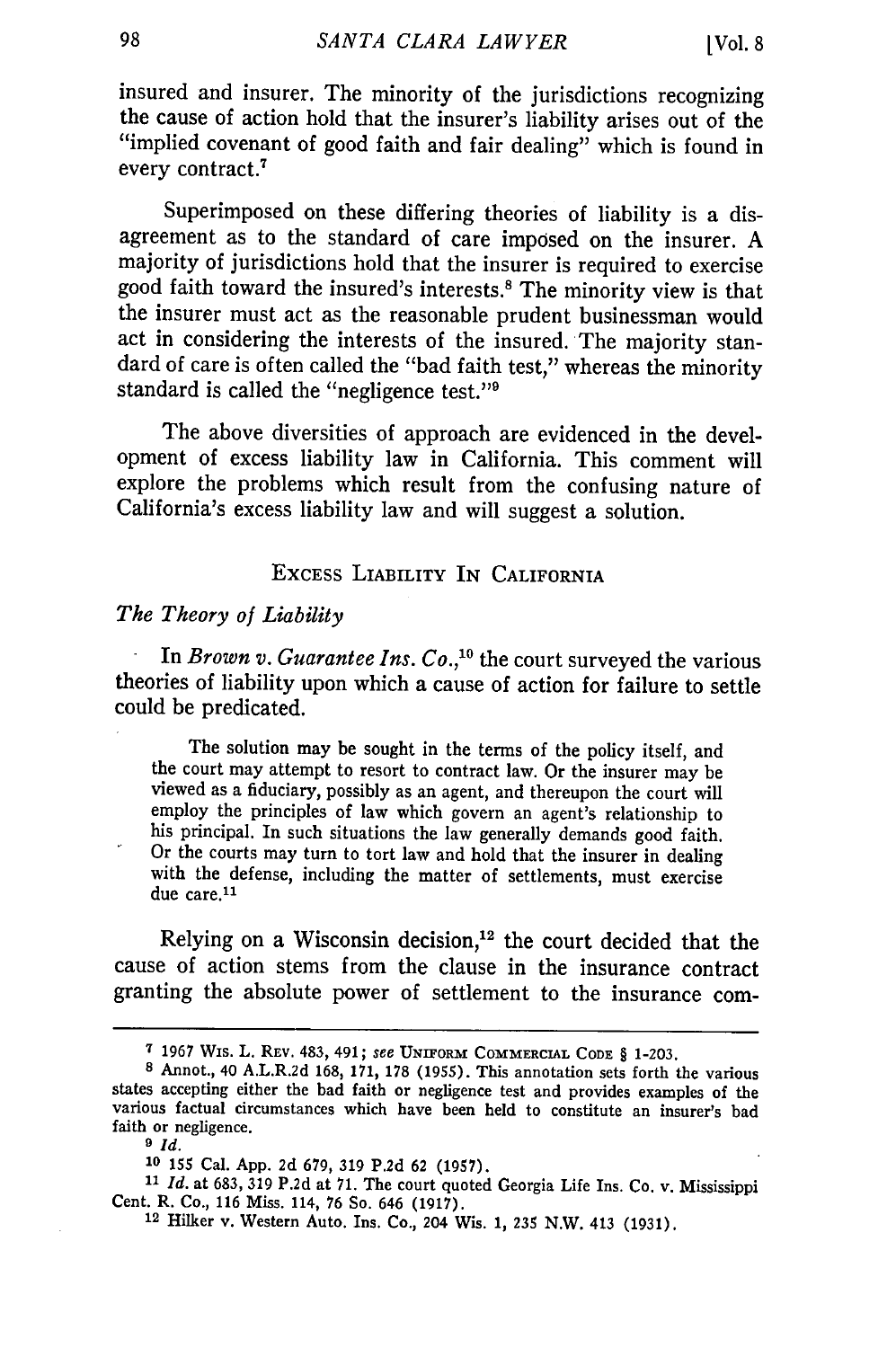pany.'3 The insurer's power to accept or reject settlement offers was held to create an implied contract between the insurer and the insured whereby the insurance company agreed to act in good faith toward the insured's interests.<sup>14</sup>

Although *Brown* spoke of an implied contract between the insured and insurer, the court, in the course of discussing the assignability of the cause of action, stated that the insured's cause of action was assignable even if it did arise out of tort.<sup>15</sup> The *Brown* decision, therefore, seems to imply that the cause of action for failure to settle sounds in contract and in tort.

A year later, the California Supreme Court affirmed *Brown* in *Comunale v. Traders & General Ins. Co. <sup>6</sup>*and stated that the cause of action could be assigned regardless of whether the action sounded in tort or contract.<sup>17</sup> Comunale recognized that a wrongful refusal to settle has generally been treated as a tort, but stated that when a case sounds both in contract and tort the insured will have an election between the two actions.<sup>18</sup>

*Comunale* apparently did not eliminate all confusion as to whether the theory of the cause of action is based on contract, tort, or both. The district court of appeal in *Critz v. Farmers Ins. Group'9* (decided six years after *Comunale)* stated:

Prior to the *Comunale* decision, it was not clear whether the policyholder's claim against the insurer sounded in tort or contract. In California at least, the *Comunale* decision established breach of an implied covenant . . . as the theoretical basis of the claim.20

The most recent case on excess liability is *Crisci v. Security Ins. Co."* In *Crisci* the Supreme Court of California unanimously disapproved of the above language in *Critz,* approved of *Comunale* as to the insured's right of election between tort and contract, and

**<sup>13</sup>** Brown v. Guarantee Ins. Co., 155 Cal. App. 2d 679, 684, 319 P.2d 62, 72 (1957). <sup>14</sup>*Id.* at 684, 319 P.2d at 72. The court cited Hilker v. Western Auto. Ins. Co., 204 Wis. 1, 12, 235 N.W. 413, 414-15 (1931).

**<sup>15</sup>** Brown v. Guarantee Ins. Co., 155 Cal. App. 2d 679, 693, 319 P.2d 62, 79 (1957). The court pointed to **CAL. CIV. CODE** § 954 stating that the tort cause of action "[A]rises 'out of the violation of a right of property' . . . and is expressly made assignable . **.. ."**

**<sup>16</sup>** 50 Cal. 2d 654, 328 P.2d 198 (1958).

*<sup>17</sup> Id.* at **661, 328 P.2d** at 202. The *Comunale* case is unique in that the insurer was found liable not only for its failure to defend but also for its failure to settle. **18** *Id.* at 663, 328 P.2d at 203. The court cited Eads v. Marks, 39 Cal. 2d 807,

<sup>811, 249</sup> P.2d 257, 260 (1952), as authority for plaintiff's election of an action in tort or contract.

**<sup>19</sup>** 230 Cal. App. 2d 788, 41 Cal. Rptr. 401 (1964).

**<sup>20</sup>** *Id.* at 799, 41 Cal. Rptr. at 407.

<sup>21 66</sup> A.C. 435, 426 P.2d 173, 58 Cal. Rptr. 13 (1967).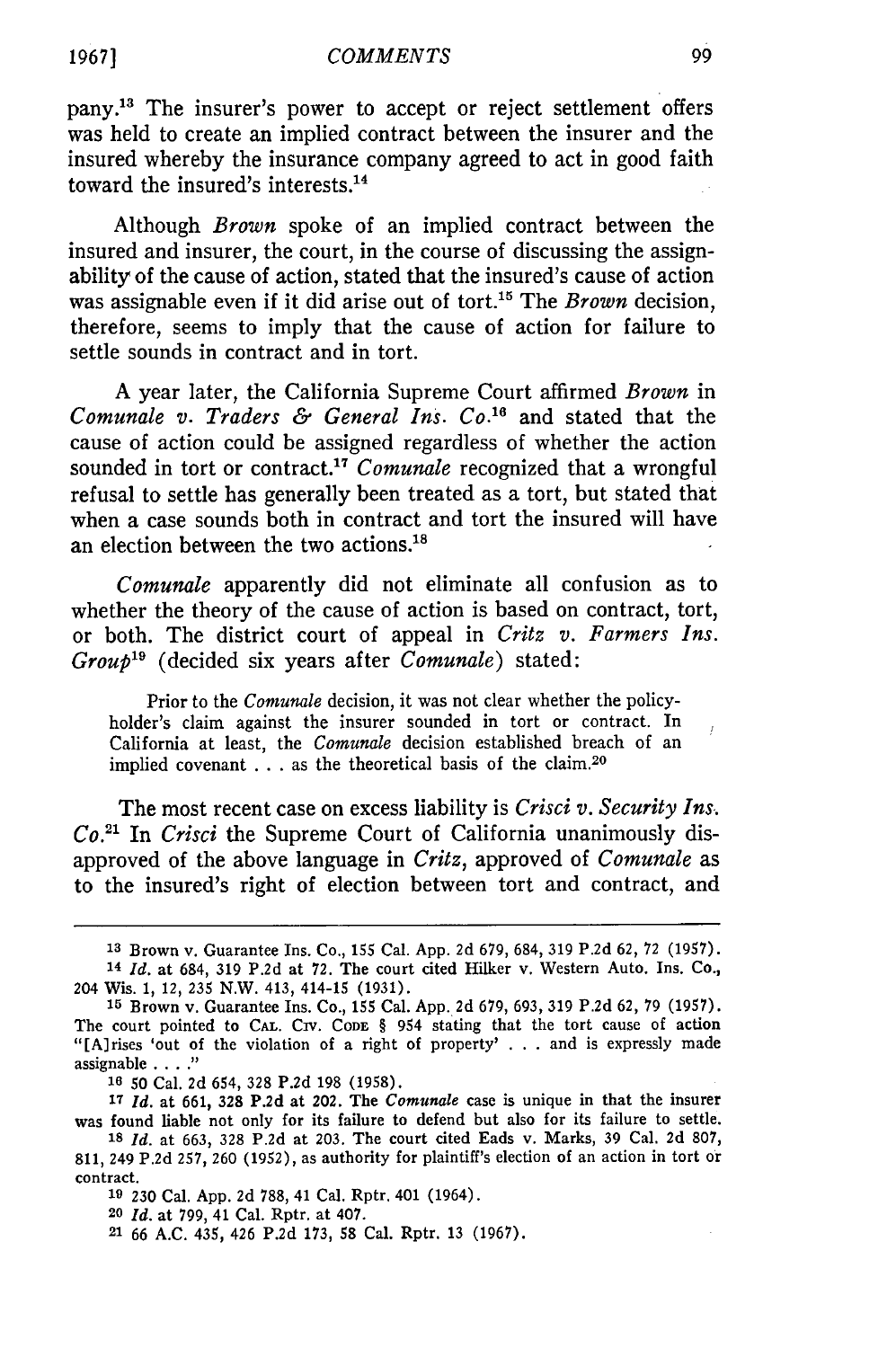stated that the breach of the implied covenant also constitutes a tort $22$ 

That the cause of action for failure to settle sounds both in tort and contract has far reaching consequences. For example, the theory of liability pursued may be **highly** significant in determining which statute of limitations applies to the cause of action. If, in *Comunale,* the court had not permitted an election, the assignee of the insured's cause of action would have been barred **by** the tort statute of limitations.<sup>23</sup>

Similarly, the theory of liability elected in the *Crisci* case was of paramount importance. The district court of appeals found that in actions against the insurer for failure to settle, tort damages for mental suffering could not be awarded because "[I]n California we treat such actions as sounding in contract."<sup>24</sup> The supreme court, however, upheld the trial court's precedent-setting **\$25,000** award for mental suffering, citing a previous California Supreme Court decision, *Eads v. Marks.25*

In *Eads* the court stated:

**A** tort may grow out of or be coincident with a contract, and the existence of a contractual relationship does not immunize a tort feasor from tort liability for his wrongful acts in breach of the contract.<sup>26</sup>

*Crisci,* therefore, appears to finally settle the confusion as to whether the cause of action for failure to settle is based upon a theory of contract or tort-it is based upon both. That the insured or his assignee is now allowed complete freedom of election necessarily expands the insurer's liability.

#### *Measuring the Insurer's Duty*

The confusion in California surrounding the duty the insurer owes its insured in settlement negotiations has not been eliminated. The decisions from *Brown* to *Crisci* have developed an amorphous standard of good faith-reasonableness to measure the insurer's duty.

**<sup>22</sup>***Id.* at 443, 445, 426 P.2d at **178-79, 58** Cal. Rptr. at **18-19.**

**<sup>23</sup>** Comunale v. Traders **&** General Ins. Co., **50** Cal. **2d** 654, **662-63, 328 P.2d 198, 203 (1958).**

**<sup>24</sup>** Crisci v. Security Ins. Co., **243 A.C.A.** 341, **-, 52** Cal. Rptr. **288, 291 (1966).** The District Court of Appeals relied on the quoted excerpt from the *Critz* opinion.

**<sup>25</sup>** Eads v. Marks, **39** Cal. **2d 807,** 249 **P.2d 257 (1952).** *Crisci* as well as *Comunale* relied on the *Eads* decision.

**<sup>26</sup>***Id.* at **811,** 249 **P.2d** at **260.** The court explained, "[T]hat if the cause of action arises from a breach of promise set forth in the contract, the action is *ex contractu,* but if it arises from a breach of duty growing out of the contract it is *ex delicto." Id.* at **811,** 249 **P.2d** at **260.**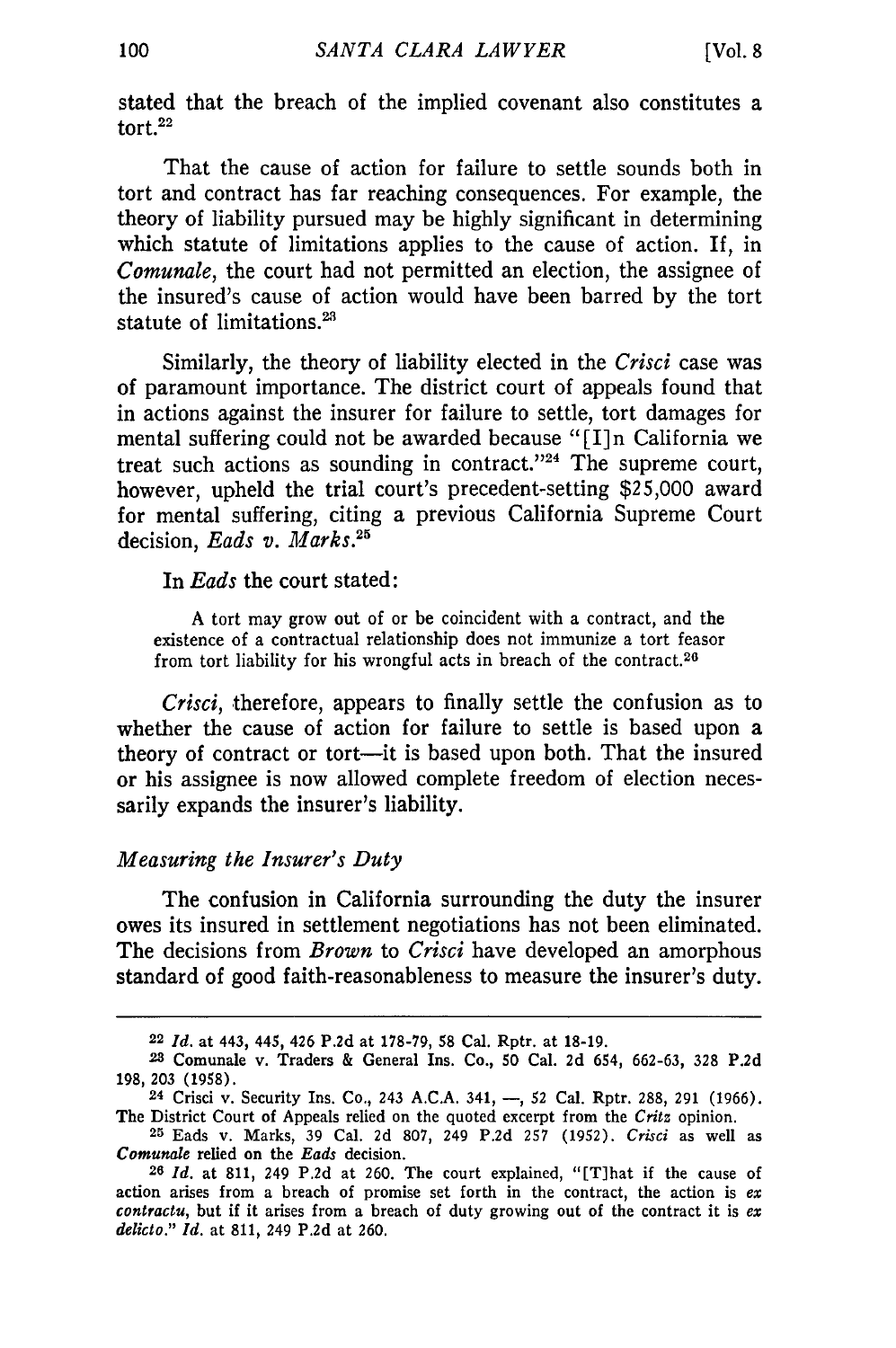As stated above, the *Brown* decision held that the insurer, as a result of an implied contract, owes a duty of good faith toward the interests of its insured.27 California, therefore (at least in theory), accepted the bad faith test recognized in the majority of jurisdictions: "[S]ubstantial culpability **...**bad faith rather than mere negligence.<sup>728</sup> Brown set forth various factors to be considered in determining whether the insurer reached its duty of good faith.

[T]he strength of the injured claimant's case on the issues of liability and damage; attempts by the insurer to induce the insured to contribute to a settlement; failure of the insurer to properly investigate the circumstances so as to ascertain the evidence against the insured; the insurer's rejection of advice of its own attorney or agent; failure of the insurer to inform the insured of a compromise offer; the amount of financial risk to which each party is exposed in the event of a refusal to settle; the fault of the insured in inducing the insurer's rejection of the compromise offer by misleading it as to the facts; and any other factors tending to establish or negate bad faith on the part of the insurer. <sup>29</sup>

The foregoing factors used in determining bad faith are difficult to distinguish from negligence. One writer has said, "[T]his importance of basing liability on bad faith rather than negligence is winked at by our courts."30

In *Comunale* the court held that an insurer is liable for breach of the implied covenant of good faith when it refuses to accept a reasonable settlement within the policy limits.<sup>31</sup>

The insurer, in deciding whether a claim should be compromised, must take into account the interest of the insured and give it at least as much consideration as it does to its own interests **....** When there is great risk of a recovery beyond the policy limits so that the most *reasonable* manner of disposing of the claim is a settlement which can be made within those limits, a consideration in good faith of the insured's interest requires the insurer to settle the claim. Its unwarranted refusal to do so constitutes a breach of the implied covenant of good faith and fair dealing.32 (emphasis added)

*Comunale* has been criticized because, while the court spoke in terms of bad faith, it was in reality, by referring to a "reasonable

**<sup>27</sup>**Brown v. Guarantee Ins. Co., 155 Cal. App. 2d 679, 684, 319 P.2d 62, 72 (1957).

**<sup>28</sup>***Id.* at 688, 319 P.2d at 74.

**<sup>29</sup>***Id.* at 689, 319 P.2d at **75.** For a list of additional factors the California courts have held to evidence bad faith see 18 **STAN.** L. REV. 475, 478 (1966).

**<sup>30</sup>**Jarrett, *Lawsuits for Wrongful Refusal to Defend or to Settle,* 28 INs. CoUNsEL. J. 58, 61 (1961).

**<sup>31</sup>** Comunale v. Traders & General Ins. Co., 50 Cal. 2d 654, 659, 661, 328 P.2d 198, 201, 202 (1958).

**<sup>32</sup>** *Id.* at 659, 328 P.2d at 201.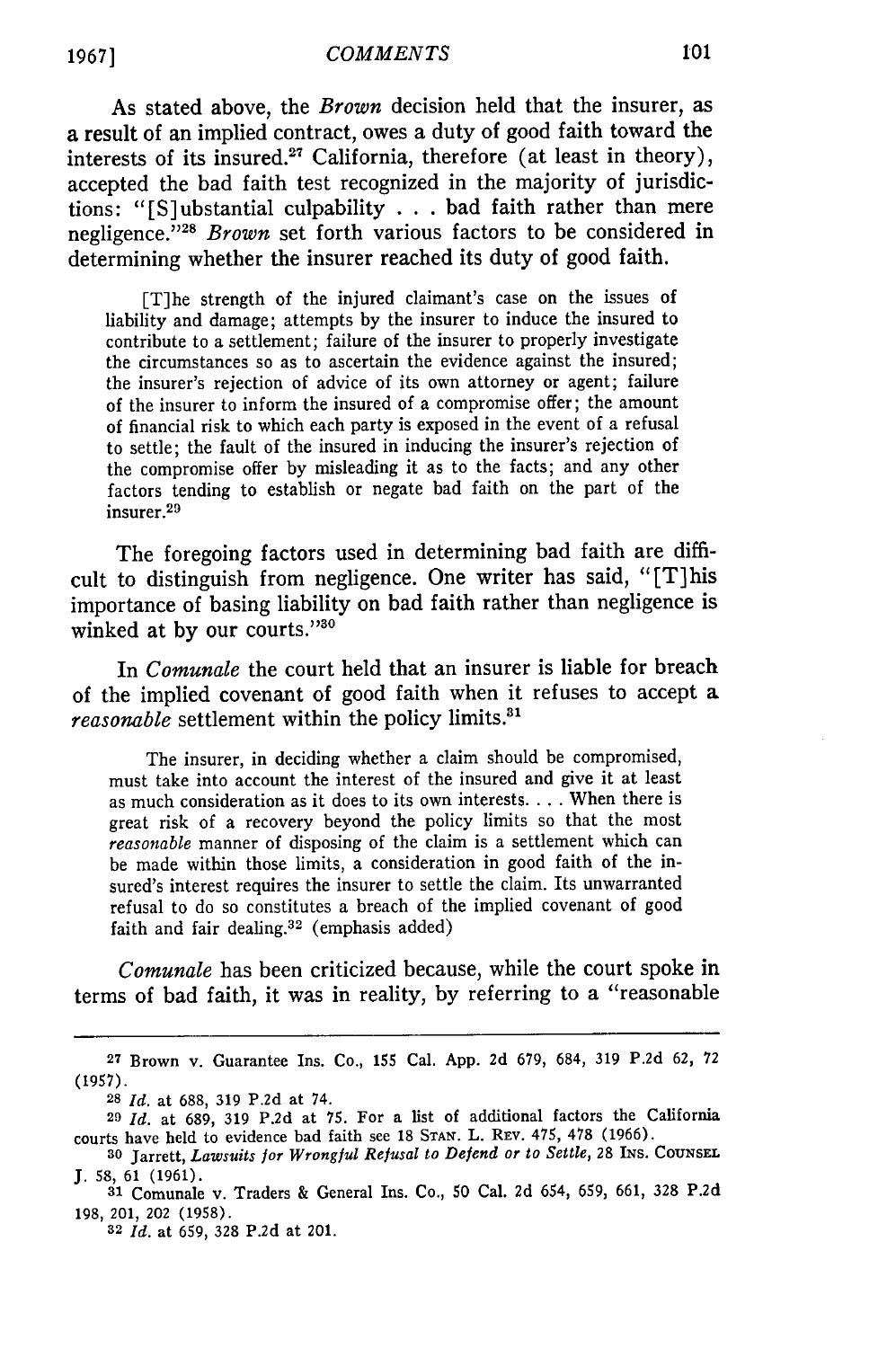manner," applying a test of negligence.<sup>33</sup> Similarly, the decision of *Davy v. Public Nat'l Ins. Co.*<sup>34</sup> has been often criticized for stating, *"[U]nreasonable rejection* of an offer of compromise *constitutes bad faith. ....* 

Nonetheless, the *Crisci* opinion embraces the language quoted above. *Crisci* states that the implied obligation of good faith and fair dealing requires the insurer to settle "when appropriate."36 The insurer must give at least equal consideration to the interests **of** its insured.17 The test of whether the insured's interests were given at least equal consideration is "[W]hether a *prudent insurer . . .* would have accepted the settlement offer."38

The good faith-reasonableness test has the effect of increasing the insurer's duty. While placing a heavier duty on the insurer may be desirable, the use of the good faith-reasonableness test creates unnecessary confusion and hardship.

#### *Resulting Problems and Hardships*

It is undisputed that good faith is a subjective test of an individual's state of mind, whereas negligence is an objective test measured by the reasonable prudent man standard.<sup>39</sup> Aside from the apparent judicial inclination to increase the insurer's duty, the courts may have interjected an objective standard of reasonableness because of the evidentiary difficulty in finding subjective bad faith. However, measuring the insurer's duty **by** an objective standard also presents difficulties:

Just as the trier of fact cannot see into the mind or soul of a corporation, it encounters prohibitive difficulty in isolating the care of the reasonably prudent insurance company **....** <sup>40</sup>

**A** California jury trying to apply a mixed good faith-reasonableness test is faced with a doubly confusing and unsatisfactory standard.

The present standard of good faith-reasonableness also confuses the insurer trying to plan its future conduct. Aside from case-by-case factual determination as to what constitutes bad faith, the insurance company attempting to meet its duty of settlement has no concrete

**<sup>33</sup>**Jarrett, *supra* note **30** at **60.**

**<sup>34 181</sup>** Cal. **App. 2d 387, 5** Cal. Rptr. **488 (1960).**

**<sup>35</sup>***Id.* at **395, 5** Cal. Rptr. at 492 (emphasis added). **<sup>36</sup>**Crisci v. Security Ins. Co., **66 A.C.** 435, 426 **P.2d 173, 58** Cal. Rptr. **13 (1967).**

**<sup>37</sup>***Id.* at 440, 443, 426 **P.2d** at **176, 178, 58** Cal. Rptr. at **16, 18.**

**<sup>38</sup>***Id.* at 440, 426 **P.2d** at **176,** 48 Cal. Rptr. at **16** (emphasis added).

**<sup>39</sup>**Roos, *A Note on the Excess Problem,* 26 CAL. **ST.** B.J. **355, 357 (1951).**

**<sup>40</sup>**Brief for Edward L. Lascher as Amicus Curiae at **10,** Crisci v. Security Ins. Co., **60 A.C.** 435, 425 **P.2d 173 (1967).**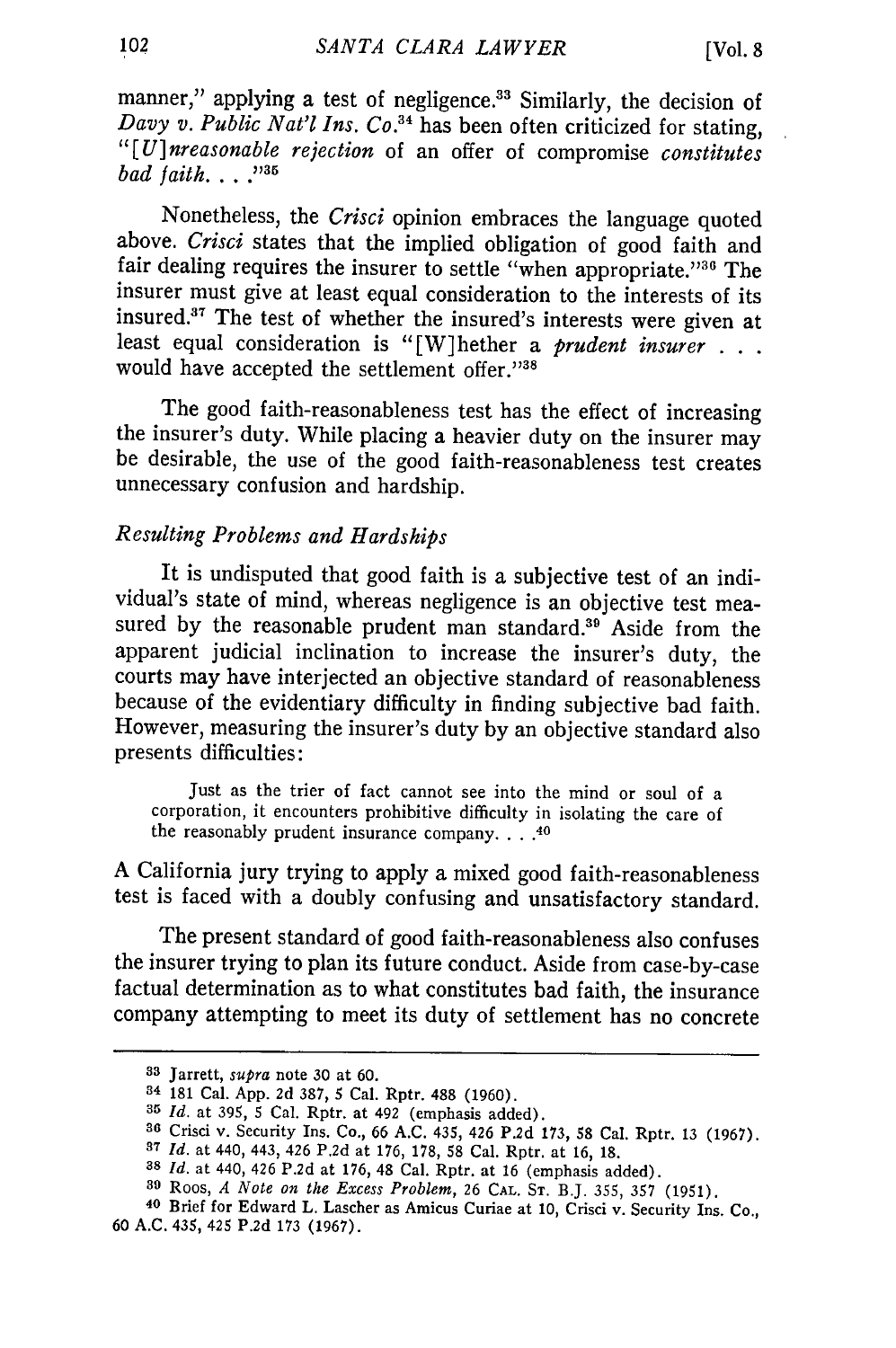guidelines. The insurer can only speculate as to what new factual circumstances a court will consider in determining whether there has been a breach of duty. As a result of these peculiarly speculative guidelines, the insurer is faced with a dilemma. It must choose between a settlement which may be unnecessarily large and a course of litigation which may be unpredictably hazardous. If the insurer chooses to defend, and the plaintiff prevails in his action against the insured, the loss is compounded by the cost of the ensuing excess liability action.

Thus, under the existing law, the insurer feels insecure whenever it refuses to settle even though it believes it has acted within the limits of the good faith-reasonableness test. Therefore, throughout the investigation of the initial claim, the insurer and its attorney are tempted to build an elaborate facade of reasonableness in anticipation of an excess liability action. "The attentions of insured, company, and their attorneys are diverted from defense against the tort claim of claimant to jockeying with each other for favorable positions with respect to the potential claim for excess liability."<sup>41</sup>

As a practical matter, the insurance company's efforts to protect itself in settlement negotiations are often of little avail if a judgment is rendered in excess of policy limits. Even though the insurer might have made an honest mistake it will be hard-pressed to explain why the trial court found that the claimant was entitled to damages in excess of the policy limits.<sup>42</sup> Similarly, the insurer will have difficulty explaining to the jury in the excess liability action why its experienced claims adjusters miscalculated the extent of damages.

When these explanatory difficulties are coupled with the problem of overcoming a jury's inherent tendency to be prejudiced against an insurer, the task of justifying a failure to settle becomes nearly impossible. Juries have been criticized as being prone to exercise the "deep pocket" theory when dealing with insurers.<sup>43</sup>

Even if the jury in the excess liability suit is not inherently prejudiced against the insurer, it is quite probable that they will be sympathetic toward the insured. The average jury will include a number of policyholders who will sympathize with the plight of the insured.<sup>44</sup>

<sup>41</sup> Keeton, *Liability Insurance and Responsibility for Settlement,* 67 HAtv. L. REv. 1136, 1183 (1954). *See also* Evans, *The Practical Handling by Defense Counsel* of *Lawsuits in Excess of Policy Limits,* 1960 INs. L.J. 565; Jarrett, *Lawsuits for Wrongful Refusal to Defend or to Settle,* **28** INs. **CoUNsEL J. 58** (1961).

**<sup>42</sup>** Comment, *Liability of An Insurer For Failure to Seetle Claims,* **6 U.C.L.A.** L. Rav. 124, 134 **(1959).**

<sup>43</sup> **18 STAN.** L. Rav. 475, 480 **(1966).**

**<sup>44</sup>** *Id.* at 480. The author also points out that the insurance companies' chances **of**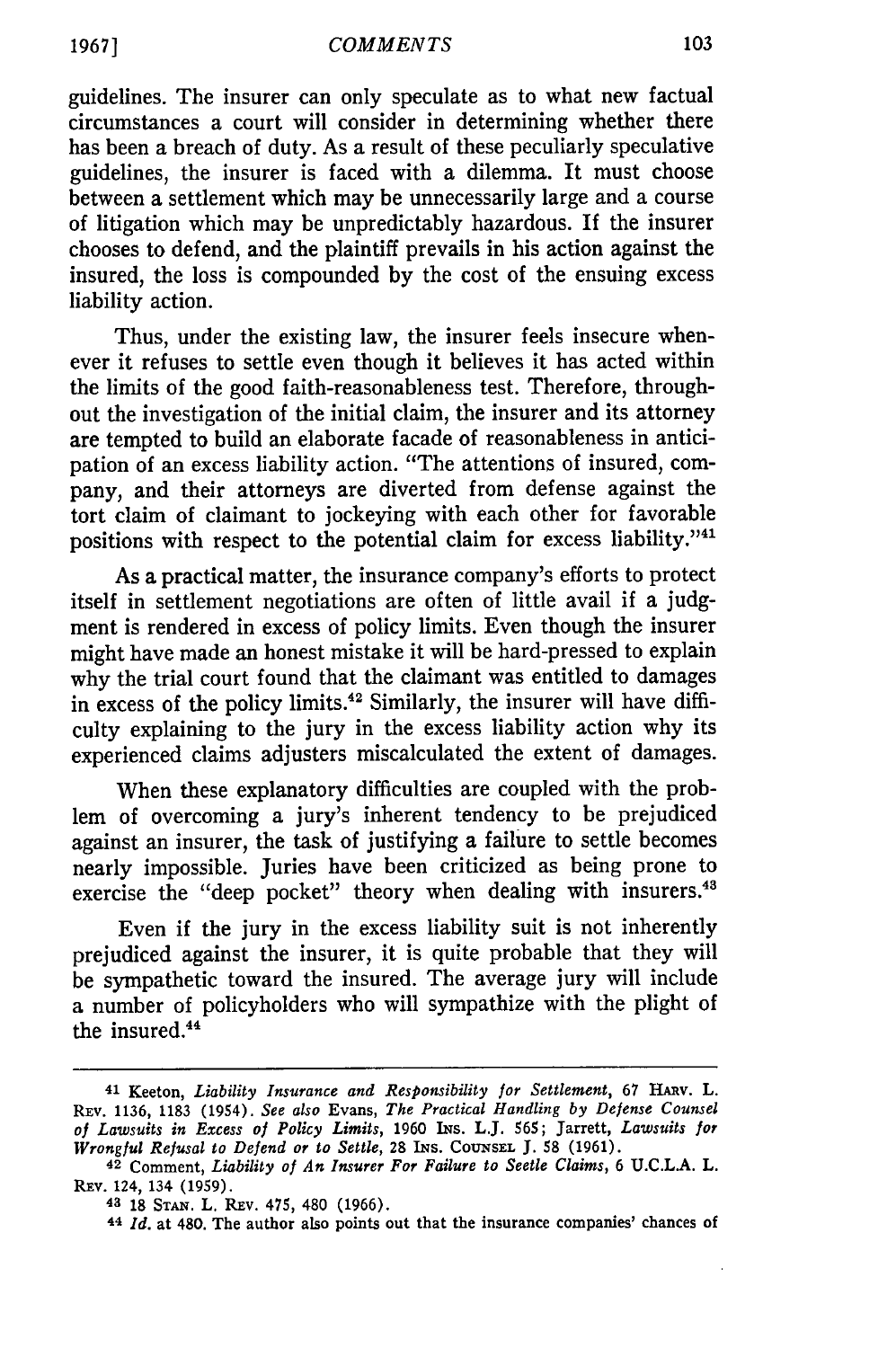It is apparent, considering the above-mentioned inferences and prejudices, that an insurance company facing an excess liability action will find itself in a position approaching strict liability.

#### STRICT LIABILITY-A DESIRED SOLUTION

It has been suggested that a solution to excess liability problems would be to hold the insurer strictly liable for the excess judgment which resulted from the insurer's rejection of a claimant's offer to settle within policy limits.<sup>45</sup> However, the commentators who have lauded the benefits of strict liability as a solution, have usually concluded on a pessimistic note by saying that strict liability will probably not prevail because of judicial precedent to the contrary.<sup>46</sup>

Although the court in *Crisci v. Security Ins. Co.* did not decide the case on strict liability, $47$  it did expound the benefits of the imposition of a rule of strict liability as suggested by amicus curiae.48 Basically, the rule would be that an insurer is strictly liable for the amount of any final judgment in excess of the policy limits whenever such insurer rejects a firm offer to settle within the policy limits.<sup>46</sup>

The court pointed out that it is not uncommon for an insured to expect that, in case of a claim against him, the insurer will make available a sum of money equal to the policy limits.<sup>50</sup> The court stated:

In view of such expectation an insurer should not be permitted to further its own interests by rejecting opportunities to settle within the policy limits unless it is also willing to absorb losses which may result from its failure to settle.

[T]here is more than a small amount of elementary justice in a

*46 See* secondary authorities cited note 45 *supra.*

47 Crisci v. Security Ins. Co., 66 A.C. 435, 441-42, 426 P.2d 173, **177,** 58 Cal. Rptr. 13, 17 (1967). After noting the beneficial aspects of strict liability the court stated, "Wle need not, however, here determine whether there might be some countervailing considerations precluding adoption of the proposed rule because . . . the evidence is clearly sufficient to support the determination that Security breached its duty *.... " Id.* at 442, 426 P.2d at 177, 58 Cal. Rptr. at 17.

**48** Brief for Edward L. Lascher as Amicus Curiae, Crisci v. Security Ins. Co., 66 A.C. 435, 426 P.2d **173,** 58 Cal. Rptr. 13 (1967).

**49** Crisci v. Security Ins. Co., 66 A.C. 435, 441, 426 P.2d 173, 177, **58** Cal. Rptr. **13,** 17 (1967).

**50** *Id.*

obtaining reversal of an excess liability verdict are slim. **"Of** the eleven appellate cases in California, the insurer has lost ten, and the authority for the remaining one is doubtful." *Id.* at 480.

**<sup>45</sup>** Annot., 40 A.L.R.2d 168, 172-73 **(1955);** Comment, 48 MIcH. L. REV. **95,** 102 (1949); 18 STAN. L. REV. 475, 482-85 (1966); 13 U. CHI. L. REV. 105, 109 (1945); 60 YALE L.J. 1037, 1041-42 (1951).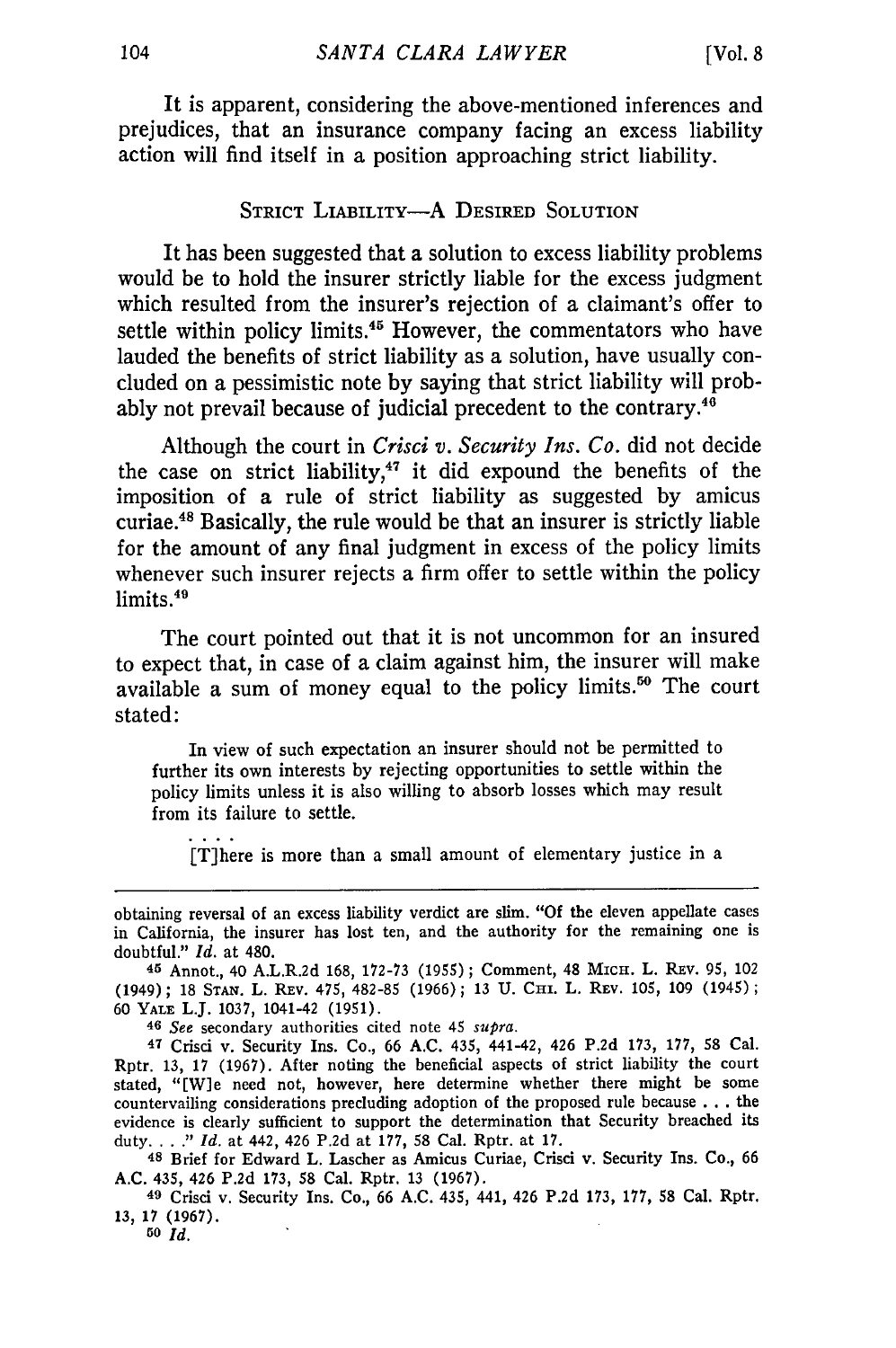rule that would recognize that, in this situation where the insurer's and the insured's interests necessarily conflict, the insurer, which may reap the benefits of its determination not to settle, should also suffer the detriments of its decision.<sup>51</sup>

Similarly, it is only fair that a policyholder who has paid for a stated amount of protection should not shoulder the risk of an excess judgment when the insurance company, by accepting a settlement offer, can provide protection within the policy limits.<sup>52</sup> Strict liability would place the risk of an excess judgment on the insurer if such insurer insisted on litigating the claim.

That the insurer shoulders the risk does not necessarily mean that it will be forced to settle sham claims or be forced to accept an unreasonably high settlement offer. The insurer will still fight these suits and, if correct in assuming the suit was a sham or the settlement offer was unreasonable, the verdict will probably be for the defendant, or damages will at least be within policy limits. As pointed out by amicus curiae in *Crisci:*

There will be cases in which there will be surprise, but the very efficiency **and** knowledge **of** the insurance industry is the best guarantee that those will be minor in number.

If that were not true, and judgments in excess of the policy limits following a refusal to settle *will* be the rule--rather than the rare ex-<br>ception--then what sort of light does that cast upon insurance companies? To say that is to say that bad faith is the rule, or negligence, or breach of implied covenant of fairness, or what-have-you.<sup>53</sup>

The court in *Crisci* was well aware that insurance companies sometimes play the law of averages and go to trial gambling on a verdict for the defense.

The proposed rule would also eliminate the danger that an insurer, faced with a settlement offer at or near the policy limits, will reject it and gamble with the insured's money to further its own interests.

Under a rule of strict liability, if an insurer wished to gamble it would be free to do so but would be absolutely liable for any resulting judgment for the claimant.

The California Supreme Court recognizes that there are strong inferences and prejudices against an insurer.<sup>55</sup> As previously noted,

**<sup>51</sup>***Id.* **at** 441-42, 426 **P.2d at 177, 58 Cal. Rptr. at 17.**

**<sup>52</sup> 60** YALE L.J. **1037,** 1041 **(1951).**

**<sup>53</sup>**Brief for Edward L. **Lascher** as **Amicus Curiae** at 20-21, **Crisci** v. Security Ins. Co., **66 A.C.** 435, **426 P.2d 173, 58** Cal. Rptr. **13 (1967). 54 Crisci** v. Security **Ins.** Co., **66 A.C.** 435, 441-42, **426 P.2d 173, 177, 58** Cal. Rptr.

**<sup>13, 17 (1967).</sup>**

**<sup>55</sup>***Id.* **at** 442, **426 P.2d at 177, 58** Cal. Rptr. **at 17.**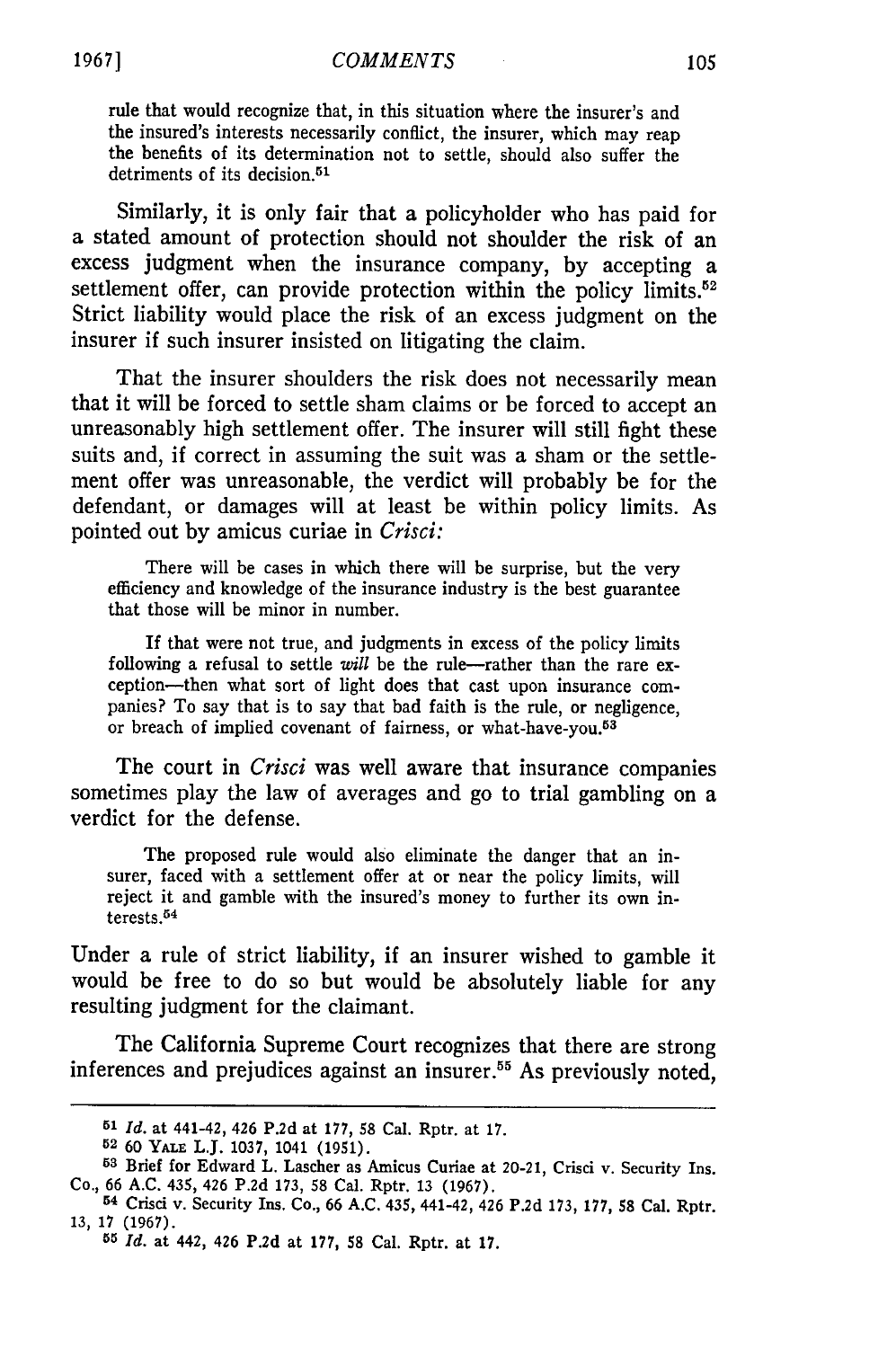a jury trying an excess judgment case would probably find these inferences conclusive. Therefore, a rule of strict liability would not necessarily be a disastrous blow to the insurance industry, for in the great majority of cases the insurer will continue to be found liable in excess judgment actions, regardless of whether a rule of strict liability is applied or the amorphous good faith-reasonableness test is followed.

Perhaps the prime practical advantage to be gained from a rule of strict liability is that it would substitute a consistent, predictable method of determining liability. *Crisci* recognized this advantage of a rule of strict liability. "The proposed rule is a simple one to apply and avoids the burdens of a determination of whether a settlement offer within the policy limits was reasonable."<sup>56</sup>

If the solution of strict liability were adopted, the insurer, insured, and the claimant, who is the potential assignee of the insured's excess liability action, would not feel compelled to prolong settlement negotiations because there would be no need to jockey for favorable positions in contemplation of an excess liability ac**tion.17** It is evident that, if an insurance company clearly realizes that it bears the risk of an excess judgment, it will either settle promptly or litigate.

It is possible that the insurance industry would save money if a rule of strict liability were imposed. If the insurer settled, it would save the cost of defense and extensive investigation.<sup>58</sup> If it chose to litigate, and suffered an excess judgment, it would pay and save the expense of defending an excess liability action.<sup>59</sup>

Even without considering the insurer's litigation expenses it is doubtful, "[W]hether the cost of making reasonable settlements in the majority of cases would largely exceed the cost of meeting the occasional excess judgment for which the insurer is now held liable."'6 Also, if the rule of strict liability did increase the insurer's

**<sup>56</sup>***Id.* at 441, 426 P.2d at 177, 58 Cal. Rptr. at **17.**

**<sup>57</sup>** *See* authorities cited at note 41 *supra.*

**<sup>58</sup>**Brief for Edward L. Lascher as Amicus Curiae at **16,** Crisci v. Security Ins. Co., **66** A.C. 435, 426 **P.2d** 173, 58 Cal. Rptr. 13 (1967). "The case at bar is a vivid example . . . [W]ith a **\$10,000** policy, the company could have settled for **\$9,000** of which the insured would have contributed **\$2,500,** for a net expense to the company of **\$6,500.** Instead, it spent some **\$18,000** on defense of the initial action and probably not much less in defending the present action." *Id.* at **16.**

**<sup>59</sup>** *Id.* at 13-14. "Under a rule of strict liability there would be scant reason for trial of the second action, except for the predictably rare case in which fraud or the like were present. . . . [I]nsurance companies are not managed by fools, and there is no point in defending a case which cannot be won **....** " *Id.* at 14.

**<sup>60</sup>** Annot., 40 A.L.R.2d 168, **173** n.8 (1955).